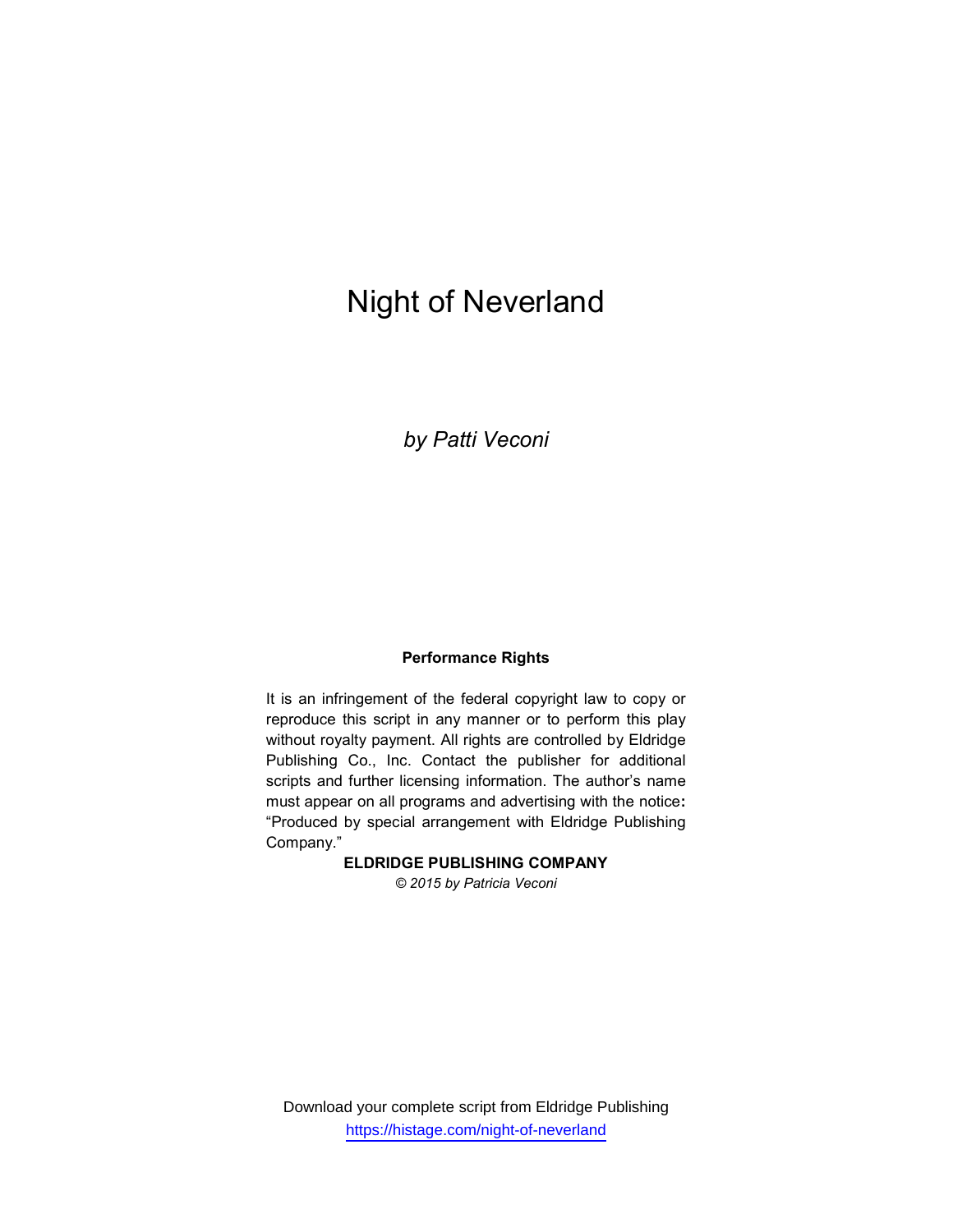Night of Neverland  $-2 -$ 

#### **DEDICATION**

To the theatre students of Bay Ridge Prep School in Brooklyn, NY

## STORY OF THE PLAY

It is Petrea's birthday slumber party, but she doesn't feel like celebrating because she will soon be going away to boarding school. Her girlfriends play a hypnosis game to make her feel better, but are then shocked to find that Petrea really believes she is Peter Pan! When a group of boys arrive to crash the party, everyone becomes involved in a charade of Neverland characters, gender-bending their way through a scene with boys pretending to be mermaids and fairies and girls acting as pirates and the "lost boys." Only a clever boy, disguised as Wendy, can snap Petrea out of her Peter Pan hypnosis in time to clean the house and get the party crashers gone before her parents come home. To thank him, Petrea gives him a thimble, a symbol of affection not lost on this boy.

#### ORIGINAL PRODUCTION

Produced under the title Just a Thimble at Bay Ridge Preparatory School, Brooklyn, New York, January 2014 with the following cast: Emily Stoddard, Jordan Allbrooks, Arielle Ilan, Mica Frayman, Nina Kushman, Nichole Shef, Kate Gangi, Alex Pellitteri, Nathan Vaysberg, Josh Sikaravich, Jake Siller, Stephen Tropiano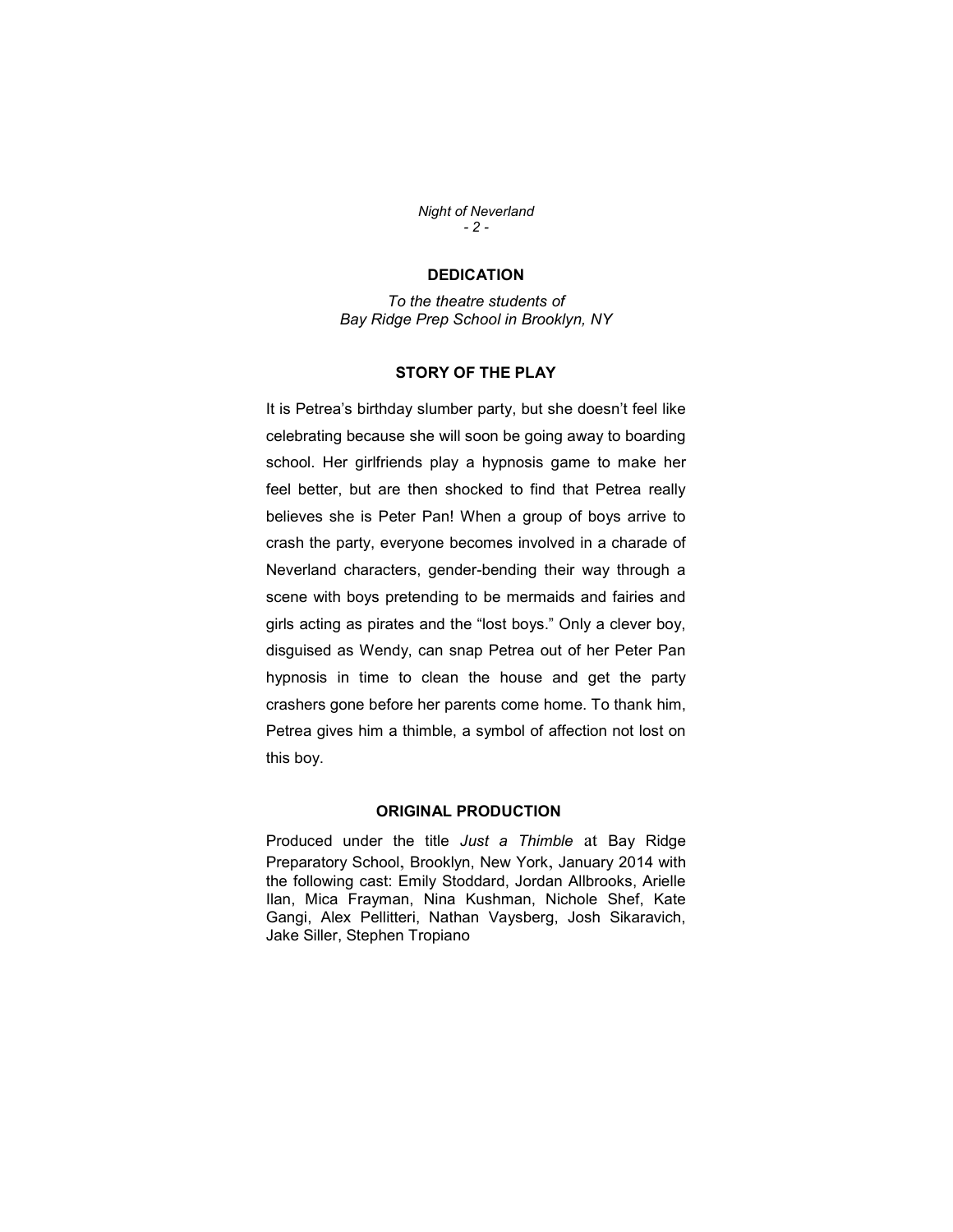Night of Neverland  $- 3 -$ 

# CAST OF CHARACTERS

(5 m, 7 w, optional extras)

# The Girlfriends

- **PETREA:** The birthday teen about to leave for boarding school.
- DEBBIE: Petrea's best friend. A take-charge organizer and leader.
- SPREE: Enjoys slumber party games, especially hypnotizing people. Overconfident of her abilities.
- CHARLOTTE: Kind and perceptive, she pays attention to what's going on. Cat's best friend.
- LILY: Easily creeped out and charmingly naïve. Her nickname is "Silly Lily."
- TAMMY: A risk taker and mischievous. Doug's cousin.
- CAT: A pretty girl who is getting attention from boys, but not sure she wants it.

# The Guys

- DOUG: A natural leader and Tammy's cousin. Interested in meeting her girlfriends.
- JEFF: Billy's much smaller twin brother. Athletic and competitively witty.
- **BILLY:** Jeff's much bigger twin brother. Thoroughly disarmed by girls' attention. Also competitively witty.
- THOMAS: Pronounced ThoMAS. (Because girls are impressed by foreign-sounding stuff.)
- ANDY: A dramaturg, amateur psychologist and expert on everything about Peter Pan.
- **EXTRAS:** It's a party, so any number of additional actors can be given nominal lines at the Director's discretion.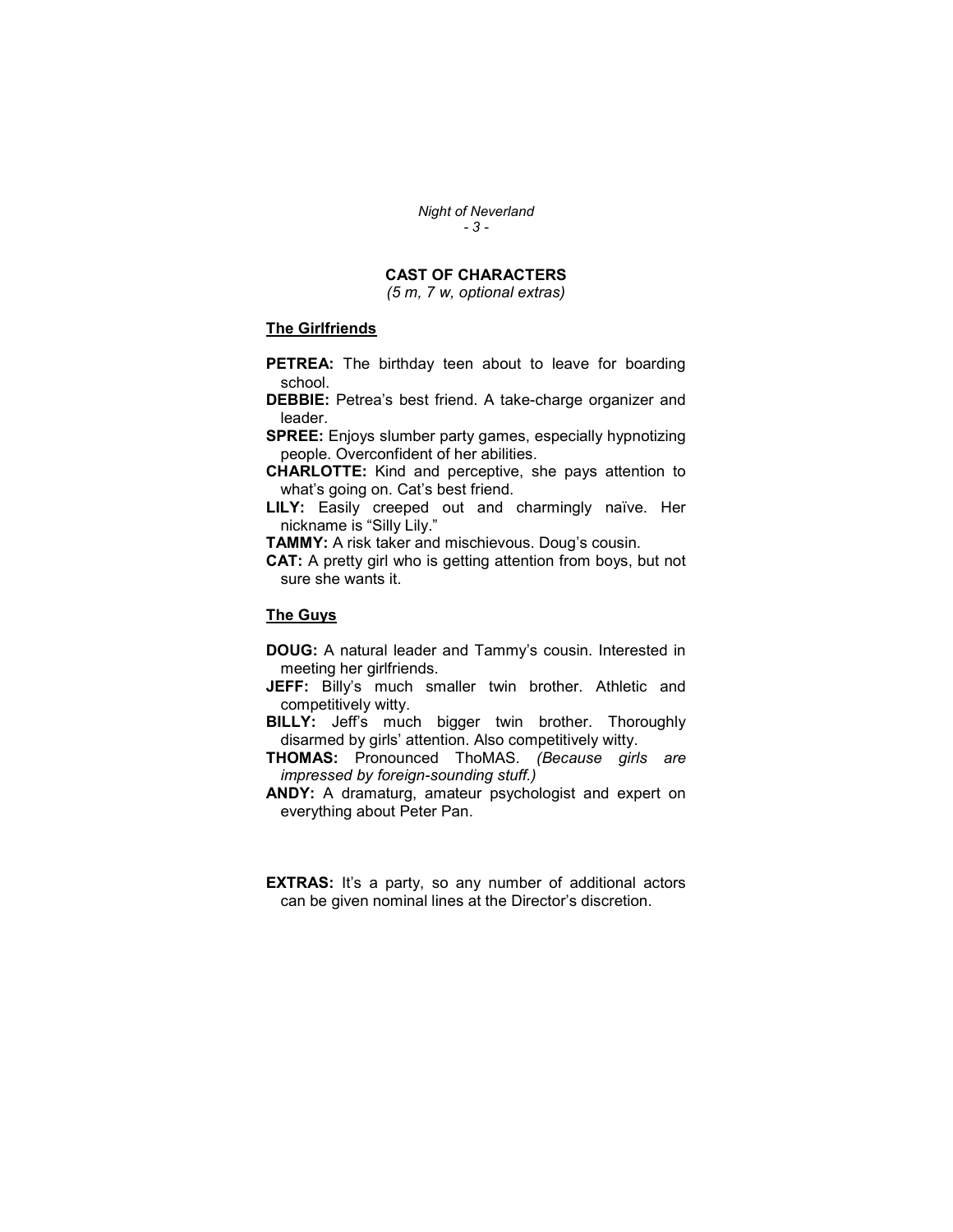Night of Neverland  $-4-$ 

# PRODUCTION NOTES

**SETTING:** Suburbia in the days before every adolescent had a cell phone. The first scene takes place in front of the curtain. The rest of the play is staged in a living room with three exits: USL leads to the front door, DSL leads to the kitchen and USR leads to a hallway and the rest of the house. Because the original production was done on a small stage, we alluded to most of the furniture having been moved out for the party and only kept the coffee table (strong enough for actors to sit, stand or jump on) and a bookshelf for holding various props. If your stage is big enough to include a sofa, chairs or other appropriate furniture, then have fun with all the physical possibilities that could include. There should be an assortment of sleeping bags and pillows scattered around the stage.

PROPS: School bags (BOYS), umbrellas (THOMAS and DOUG), clipboard and pen (ANDY), Teddy bear (LILY), Tray of sandwiches (LILY and CHARLOTTE), flashlight and book (SPREE), Ouija game (DEBBIE), Magic 8 Ball (CAT), candlestick (PETREA), bucket or bag of fast food (DOUG), Battleship game (TAMMY and THOMAS), ice pack (ANDY), scarf for eyepatch (TAMMY and THOMAS), potato masher or similar item and sash (DEBBIE), various kitchen gadgets such as an egg beater, whisk, wooden spoons, ladles, tongs, etc. (ALL but LILY and DOUG), white nightgown (ANDY), mermaid costume (BILLY), fairy wings and wand (JEFF), thimble (PETREA).

COSTUMES: The girls should be in various pajama outfits with robes or slumber party clothing that works. Socks or bare feet may be safer than slippers. Lily needs to be wearing pink, "footie" pajamas and Petrea needs to have a short green bathrobe over her pajamas. The boys can wear street clothes that don't evoke a specific year. It is spring, and a couple of them carry umbrellas.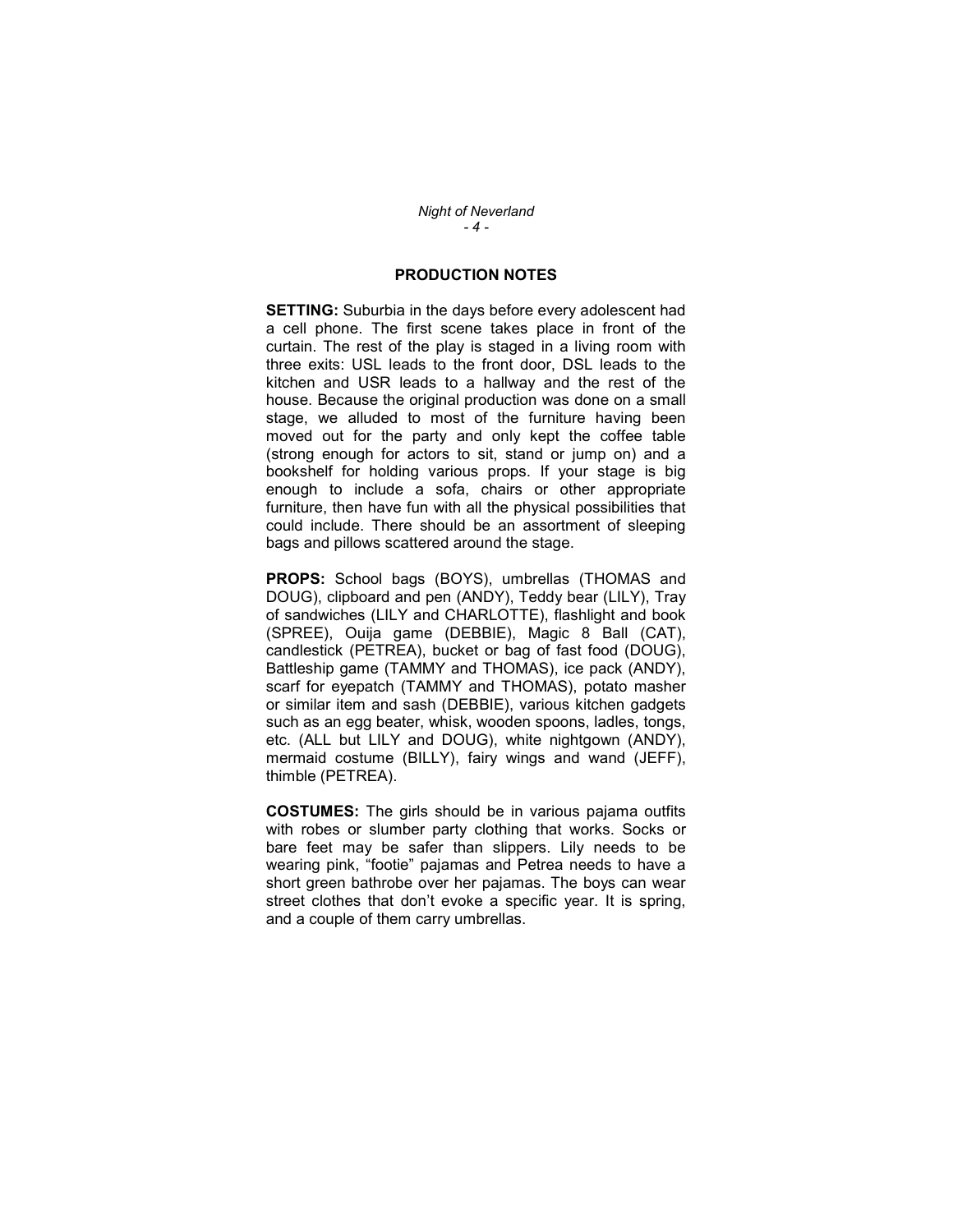Night of Neverland - 5 -

# ACT I

#### Scene 1: Boys in the Hood

(AT RISE: DOUG and THOMAS are engaged in an exaggerated sword fight using umbrellas. We first see them facing each other in "corps à corps" struggling from side to side, then breaking apart with great staggers and melodrama. They then both cock back their umbrellas in a jousting position and run past each other with loud whoops and cries. ANDY has been watching them, holding a clipboard and pencil, shaking his head, frustrated.)

ANDY: No, no, no, no, no! This is terrible! You're acting like the Keystone Kops. This is supposed to be a life or death battle. It's completely inauthentic! You have no motivation! You...you...you have to believe in what you're doing. It's, it's... I mean, come on, what are your stakes here?

(Pause. DOUG and THOMAS look at each other then back to ANDY.)

DOUG: Who are the Keystone Kops?

THOMAS: I'm sorry. I had no idea there was supposed to be steak in this scene. Are we fighting over the steak? Or is it—

(JEFF and BILLY enter.)

DOUG: It's not our fault. This is the first time he said there was a steak involved.

ANDY: (Tossing clipboard.) I give up!

**BILLY:** What are you guys still doing here?

- JEFF: Why weren't you at the park? We were having a catch.
- **BILLY:** You know it's Friday, right? You're allowed to leave school.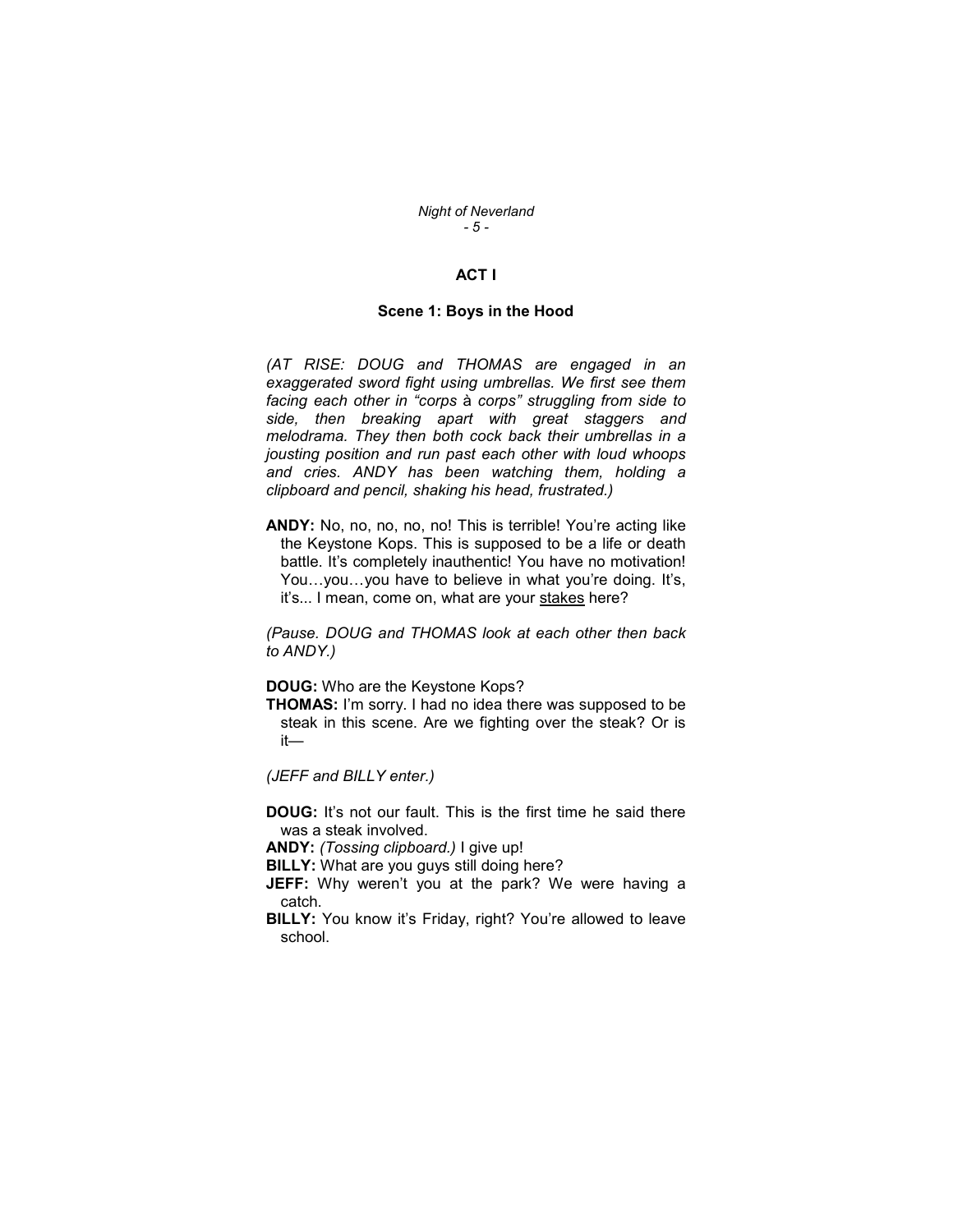Night of Neverland  $-6 -$ 

- DOUG: (Indicating Andy.) Except that Mr. Assistant Director of drama club wouldn't let us.
- ANDY: (Still serious.) The pirates are having a lot of difficulty learning the sword-fighting scene.
- DOUG: What's to learn? We have plastic swords and we go at it. It'll look great.
- ANDY: It's choreographed. You have to rehearse it so that it's the same for every performance.
- DOUG: It will be the same for every performance. I'm going to stab Thomas, then he's going to stab me, and then I die violently.

(Pause while THEY all look at THOMAS and consider this.)

**THOMAS:** Don't look so surprised. It's good – very dramatic. Want to see Doug die?

ANDY: (Irritated.) I've seen it.

- **JEFF:** Wait, isn't choreography like what dancers do?
- ANDY: Well, technically, it can be any set movement that-
- DOUG: Yes! We're just like ballerinas. Watch how I die. Thomas, do it from the part where you have me in a headlock.

(DOUG and THOMAS return to their exaggerated sword fighting antics.)

- ANDY: (As THEY sword fight.) Okay, right there you should step back… No, I can't… Ugh… You changed it again! (DOUG dies dramatically. To BILLY and JEFF.) You see what I have to work with? This is so stylistically inappropriate.
- BILLY: I think it looks good. But why don't you stab him in the back?
- ALL: (Various, immediate reactions.) Oh no, bad sportsmanship, pirate's code, where's your sense of honor, etc.